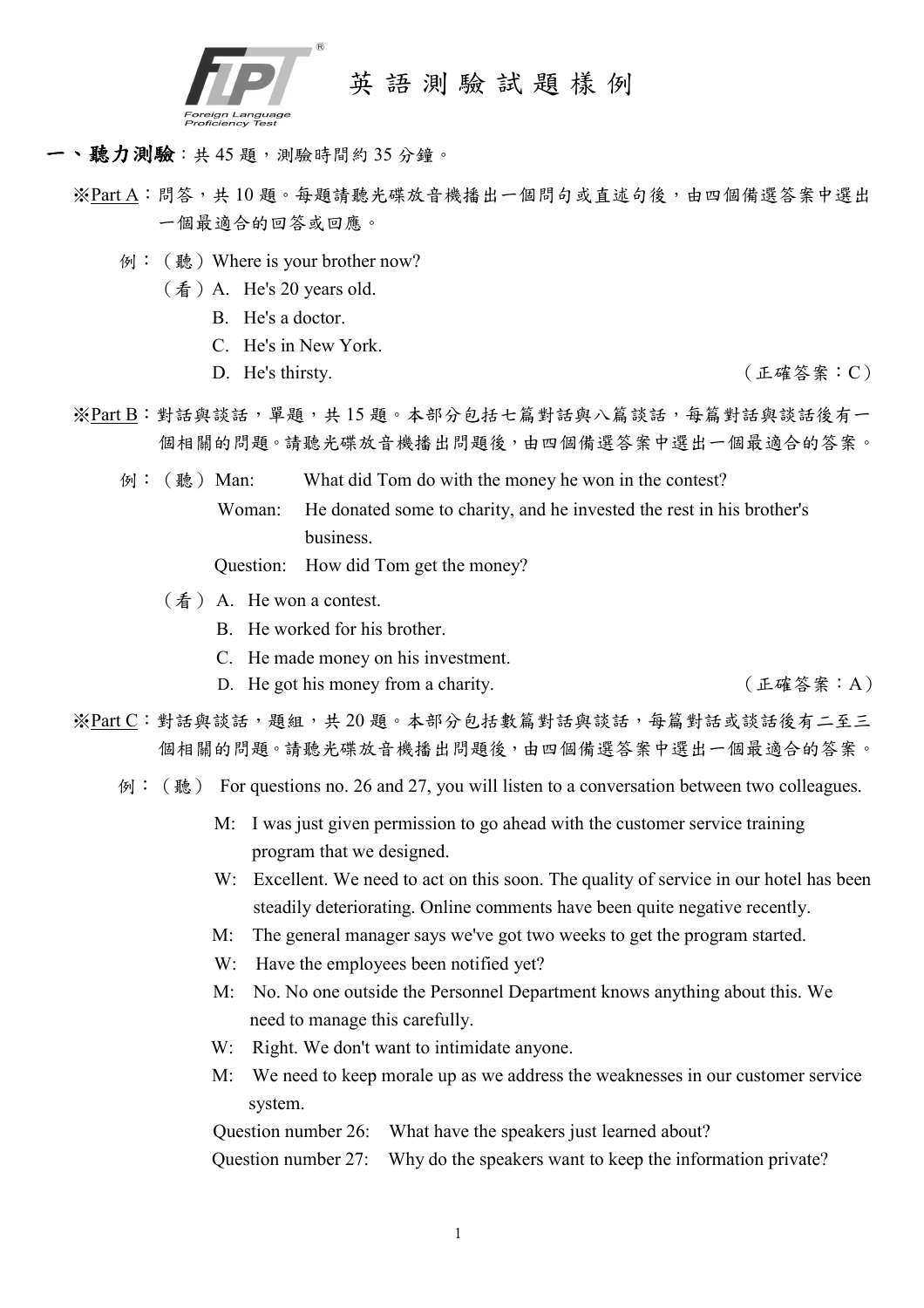- (看) 26. A. A decision made by their supervisor.
	- B. Suggestions they should implement.
	- C. A factor that they had overlooked.
	- D. Complaints from the hotel guests. (正確答案:A)
	- 27. A. To protect someone's identity.
		- B. To avoid discouraging the staff.
		- C. To ensure that fairness is maintained.
		- D. To prevent a tragedy from taking place.  $( \pm \frac{1}{2} \times \frac{1}{2} + \frac{1}{2} \times \frac{1}{2} + \frac{1}{2} \times \frac{1}{2} + \frac{1}{2} \times \frac{1}{2} + \frac{1}{2} \times \frac{1}{2} + \frac{1}{2} \times \frac{1}{2} + \frac{1}{2} \times \frac{1}{2} + \frac{1}{2} \times \frac{1}{2} + \frac{1}{2} \times \frac{1}{2} + \frac{1}{2} \times \frac{1}{2} + \frac{$

#### 二、用法測驗:共40題,測驗時間共25分鐘。

※Part A:單句填空,共 30 題。每題請由四個備選答案中選出一個最適合的字或詞作答。

- 例: Who \_\_\_\_\_\_\_ your English teacher?
	- A. were
	- B. am
	- C. is
	-
	- D. are (正確答案: C)
- ※Part B:短文填空,共 10 題。本部分包括兩個段落,每個段落各含五個空格。每題請由四個備選 答案中選出一個最適合題意的字或詞作答。
	- 例:

 Dancers and athletes are not the only ones to suffer injuries caused by the repeated use of particular muscles. In fact, a muscle injury is as likely to end the career of a pianist (31) it is that of a football player. In the same way that sports can put excess  $(32)$  on large muscles, playing a musical instrument can overwork small ones. (33) , holding a violin firmly in place necessitates tensing muscles in the neck and jaw. Few musicians can maintain ideal posture while they practice  $(34)$  the size, weight, or inconvenient shape of their instruments. Doctors recommend frequent breaks during practice sessions for stretching,  $(35)$  musicians are generally unwilling to interrupt their music for the sake of their health.

- 31. A. as
	- B. neither
	- C. than
	- D. nor

32. A. anxiety

- B. stress
- C. attention
- D. effect

33. A. At first

- B. On the contrary
- C. In the long run
- D. For instance
- 34. A. together with
	- B. aside from
	- C. due to
	- D. except for
- 35. A. but
	- B. or
	- C. so
	- D. and

(正確答案:A、B、D、C、A)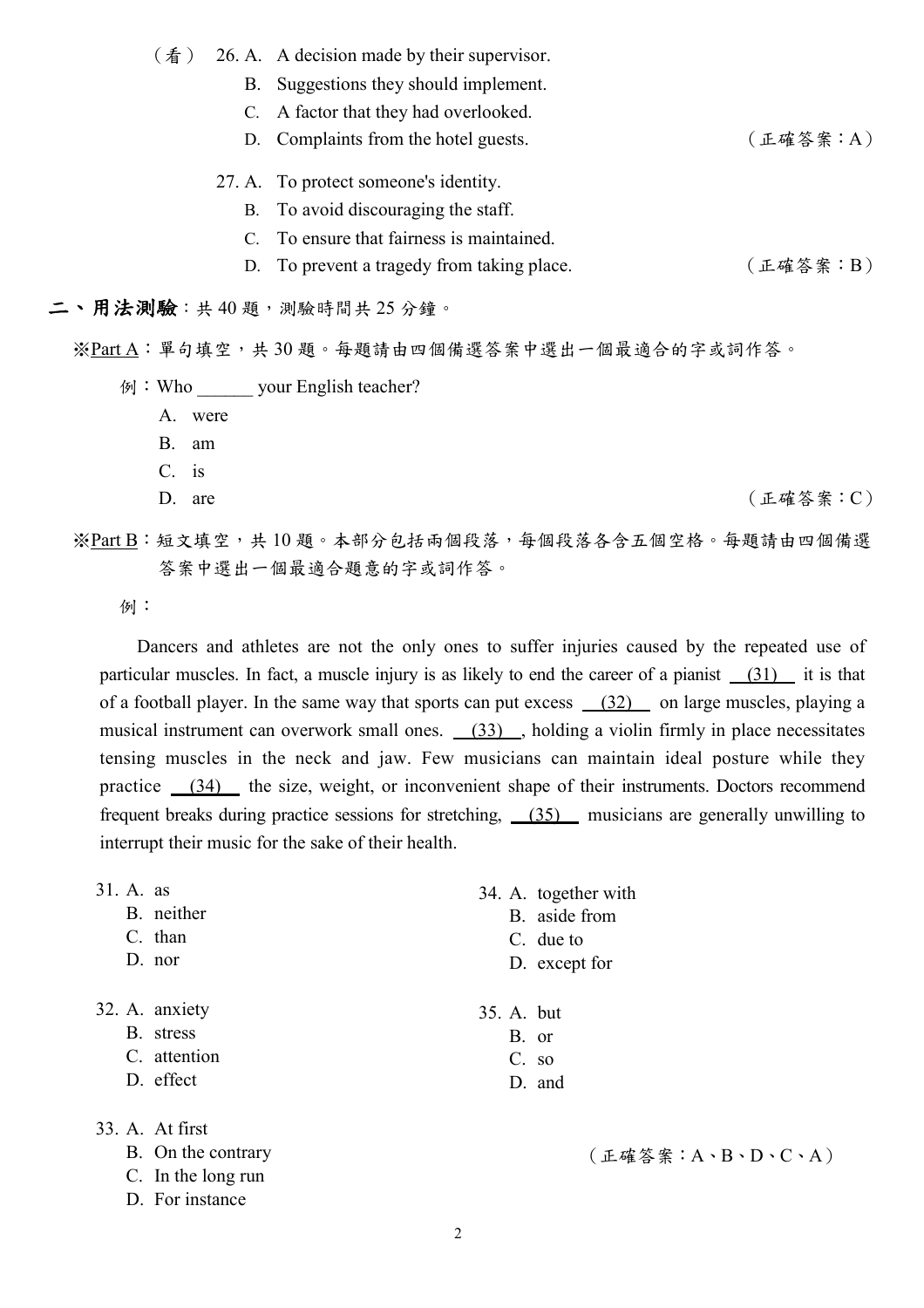## 三、字彙與閱讀測驗:共40題,測驗時間共50分鐘。

※Part A:字彙填空,共 10 題。每題請由四個備選答案中選出一個最適合的字或詞作答。

- 例: Roger is fifty years old now, but he still receives from his parents every year on his birthday.
	- A. parks
	- B. judges
	- C. ideas
	-

D. gifts (正確答案: D)

※Part B: 閱讀理解,共 25 題。本部分包括數篇短文,每篇短文後有數個相關問題。每題請根 據短文提供的線索,由四個備選答案中選出一個最適合者作答。

例:

| <b>Jack</b><br>Memo to <b>Memo</b>                                                                                                                                                       |
|------------------------------------------------------------------------------------------------------------------------------------------------------------------------------------------|
| Ryan called at 10:30 A.M. on Thursday, May 9                                                                                                                                             |
| Message: <i>Ryan has to go to Taichung on business, so he</i><br>can't have lunch with you this Friday. Please contact<br>his secretary, Amy, to arrange another time.<br>Tel: 2543-2108 |
| Call taken by Stella                                                                                                                                                                     |

- 11. Why did Ryan call?
	- A. To tell Jack he is busy on Friday
	- B. To apologize to Jack for a mistake
	- C. To ask Jack to buy him lunch
	- D. To give Jack his new phone number

# 12. What will Jack probably do after he reads this note?

- A. Meet Ryan for business
- B. Buy a train ticket to Taichung
- C. Send a letter to Amy
- D. Call Ryan's office

(正確答案:A)

# (正確答案: D)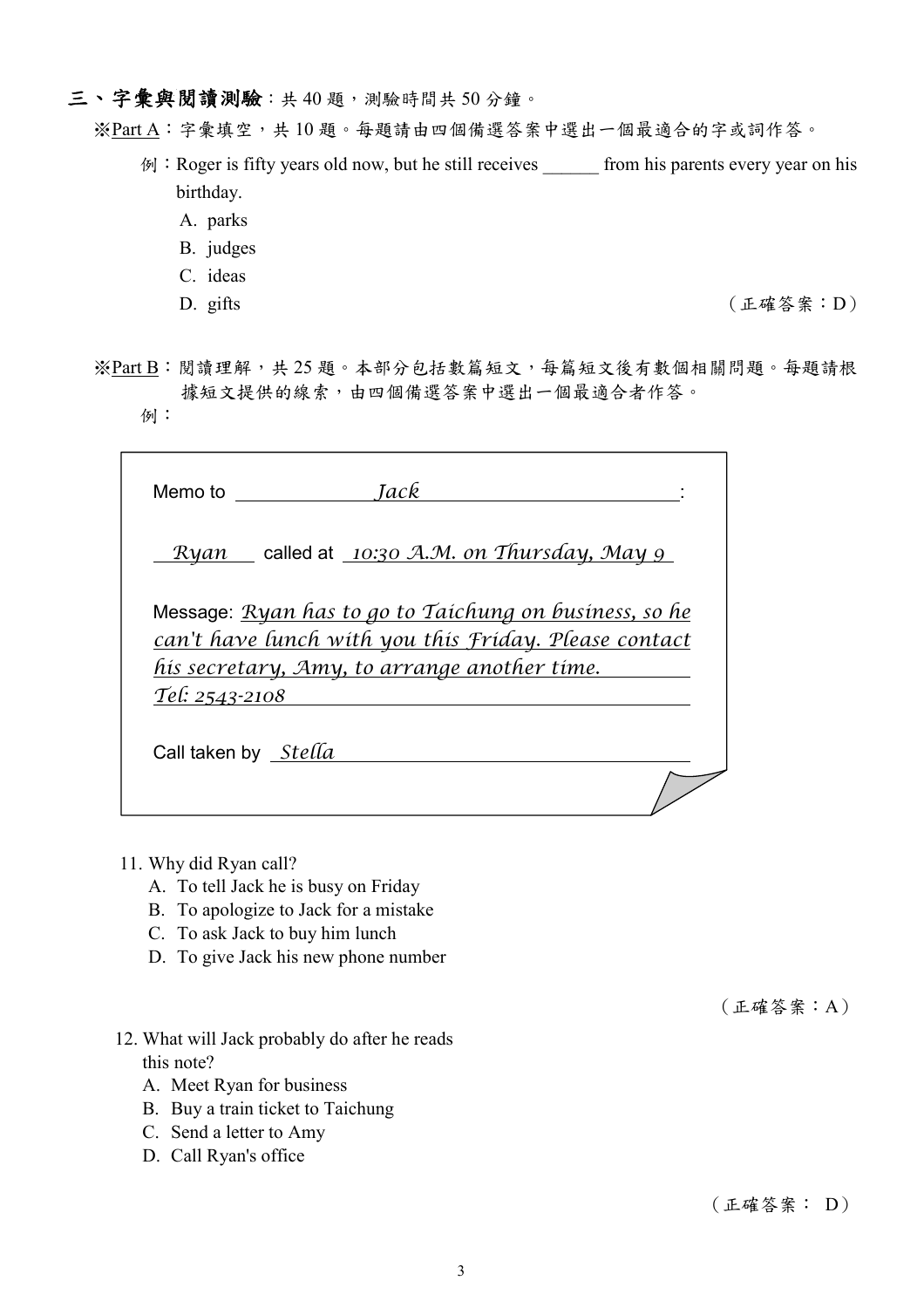※Part C:篇章結構,共 5 題。本部分包括一篇文章,文章內有六個空格,請由方框內提供的 選項中,選出正確的句子放入文章空格。文章中已標示一句例答供參考。選項中有 兩個句子不會用到。 例:

#### **Global Oil Production**

In 1956, a renowned scientist named Marion King Hubbert forecasted future oil production based on his own analysis.  $\qquad$  H Most oil experts rejected his assessment. (36)

To everyone's surprise, however, Hubbert was finally vindicated when, in 1970, U.S. oil production surged and then gradually declined.

Afterwards, the public quickly believed Hubbert when he predicted worldwide oil production would collapse within a generation. The following years, however, showed that this pessimistic forecast was flawed. (37) In Hubbert's opinion, the price of oil would not matter. In fact, it has had a profound impact on the oil supply. Rising oil prices have motivated oil companies to find new oil sources. (38)

The rising oil price has also made it feasible for oil companies to adopt new and more expensive extraction processes. In Canada, billions of barrels of oil are locked in deposits of oily sand. (39) But now that a single barrel is worth US\$100, companies can afford to tap this vast reserve. Similarly, oil fields in the U.S. state of North Dakota were hardly touched for years because the oil was trapped in solid rock. Today it is financially worthwhile for companies to use a costly procedure called "fracking" to extract the oil from the rock.

World oil production presently stands at about ninety million barrels per day, and within two decades this figure could increase.  $(40)$  But as new extraction technology is developed, that day will continue to retreat further and further into the future.

- A. The reason for such an error was that it did not take economics or technological change into account.
- B. In addition, the oil industry found itself confronting unexpected crises.
- C. In the past, it was uneconomical to recover such oil.
- D. This has led to breakthrough discoveries in countries like Ghana and French Guiana.
- E. After all, similar predictions had been made before and had been proven wrong each time.
- F. Some day, the world will face an inevitable oil shortage.
- G. On the contrary, the demand for goods made from crude oil has skyrocketed.
- H.) He estimated that U.S. oil production would peak within twenty years.

 $($ 正確答案:  $E \cdot A \cdot D \cdot C \cdot F)$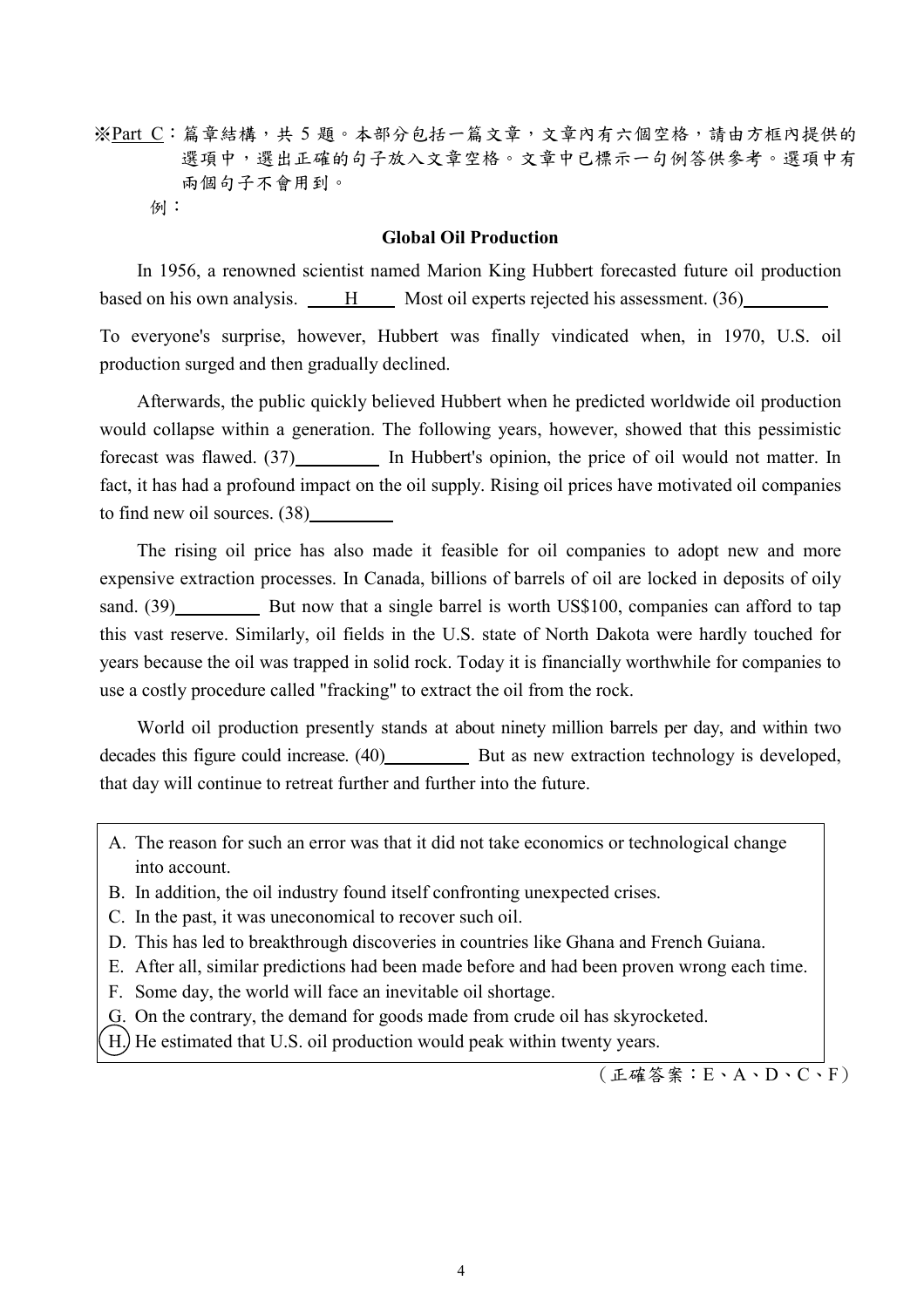

口說測驗分唸句、翻譯、問答題、申述題與圖片敘述五部分,約 15 分鐘。口試開始時,請先唸自 我介紹的句子"My name is (姓名) , my registration number is (准考證號碼) , and my seat number is (座位號碼) ."。口試終了時,再重複一遍。

- ※Part I:唸句,共5句。請在45秒鐘內,依序將試題紙上的五個句子連同題號唸一遍。 例:One: The weather was nice yesterday.
- ※Part II:翻譯,共5 句。請在一分鐘內,將試題紙上的五個中文句子依序連同題號翻譯成英文。 例:1. 我知道你的意思。 One: I know contract the contract of the contract (答: One: I know what you mean.)
- ※Part III:問答題,共10題。題目經由耳機播出,不印在試題紙上。每題只播出一遍,題目播 畢後請立即回答,並於作答時間內儘量表達。第1-5題,每題回答時間15秒,第6-10 題,每題回答時間 30 秒。
	- $\varphi$ : How long have you been working at your present job?
	- (答: I have been working at my present job for eight years.)
- ※Part IV:申述題。試題紙上印有一個討論主題。請先利用1分30秒的時間思考及擬稿,待聽 到錄音提示後,再開始作答。作答時間為1分30秒,請於作答時間內儘量表達。 例:Fast food has been popular in Taiwan for some time now. Explain why it is so popular here and what influence it might have on our society.
- ※Part V:圖片敘述。試題紙上印有一張圖片及數個提示問題。請先利用 1 分 30 秒的時間思考 及擬稿,聽到錄音提示後,再開始作答。作答時間為1分30秒,請於作答時間內儘 量表達。
	- What do you think these people are doing?
	- Do they enjoy doing this? What makes you think so?
	- Would you like to visit a place like this? Why or why not?
	- If you still have time, describe the people, objects or setting in the picture in as much detail as you can.